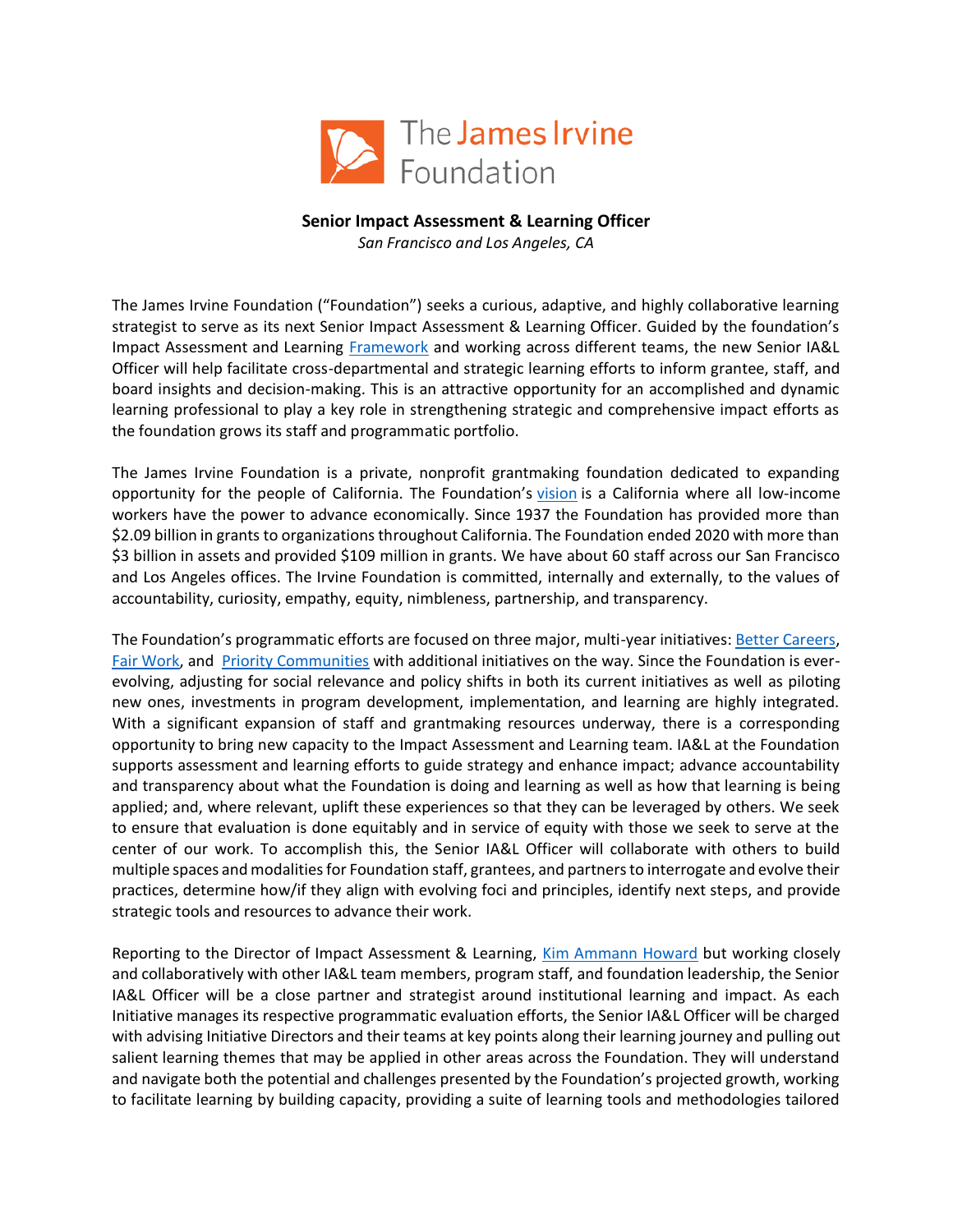to each situation, and possess the organizational acumen to work deftly with a range of personality and professional types. In this sense, they will serve as a learning concierge for Foundation constituencies – helping to select resources and facilitate learning in each appropriate context. As a result, it will be important that, more than a tolerance for ambiguity, the Senior IA&L Officer possess a keen appetite for creativity and the ability to support the curiosity of others.

Ideal candidates will have a strong understanding of organizational and systems-level change management and evaluative practices that drive learning and reflection. They will also bring an extensive amount of experience in applied social science activities, which preferably includes philanthropic contexts. Compelling candidates for this position must be highly motivated, capable of self-directed work, detailoriented, and able to work collaboratively across teams and departments. Incumbents must exhibit a keen sense of responsibility and enjoy working with multiple demands, shifting priorities, and ongoing change. While an understanding of current evaluation and learning concepts, norms, and practices is important, formal education in evaluation or experience as a professional evaluator is not required. Candidates must have experience facilitating convenings, workshops, and peer learning across issues; a history of working with an explicit focus on anti-racism, equity, and inclusion; and proficiency in developing learning agendas, materials and other products that advance learning and adaptation. An understanding of the principles, strategies, and mindsets required to organize individuals to influence institutions and a broader field is critical.

Previous experience working in a complex organization is highly desired, as is the ability to hold space for others, understand multi-directional power flow and experience working in collaboration with a kaleidoscope of organizations, consultants, and sector leaders with different missions. The successful candidate will be a strong relationship builder. Excellent organizational and interpersonal skills are necessary. Strong verbal and written communications skills are absolute musts. Most importantly, a personal and professional commitment to anti-racism, equity and inclusiveness is vital to advancing the work, including the understanding of how one's own identity and lived experiences inform their work.

# **The Senior Impact Assessment & Learning Officer – Impact Strategist and Learning Concierge**

The Senior IA&L Officer will work closely with the Director of IA&L as a strategic thought partner to help lead the Foundation's assessment and learning activities, including contributing to a culture of shared learning that increases staff, grantees, and partner impact, and supports ongoing improvement and adaptation. This position is part of an IA&L team at the Foundation that has recently evolved to meet shifting organizational needs. Reporting to the Director of IA&L, the Senior IA&L Officer will play a key role in the management of IA&L activities, including coordinating with IA&L team members and other Foundation staff. This will involve collaborating with, seeking guidance and input from, and creating relationships of trust across Foundation staff.

# **Core Responsibilities**

- Help lead cross-Foundation learning efforts by partnering with others to create the learning infrastructure and support a culture of curiosity aimed at uplifting through-lines of the work across the portfolio;
- Advise on the implementation of IA&L plans for grantmaking programs and initiatives and related measurement, data collection, and feedback systems that support strategy, grantmaking, and ongoing learning and adaptation;
- Lead planning, facilitation, and documentation of internal reflection and learning events;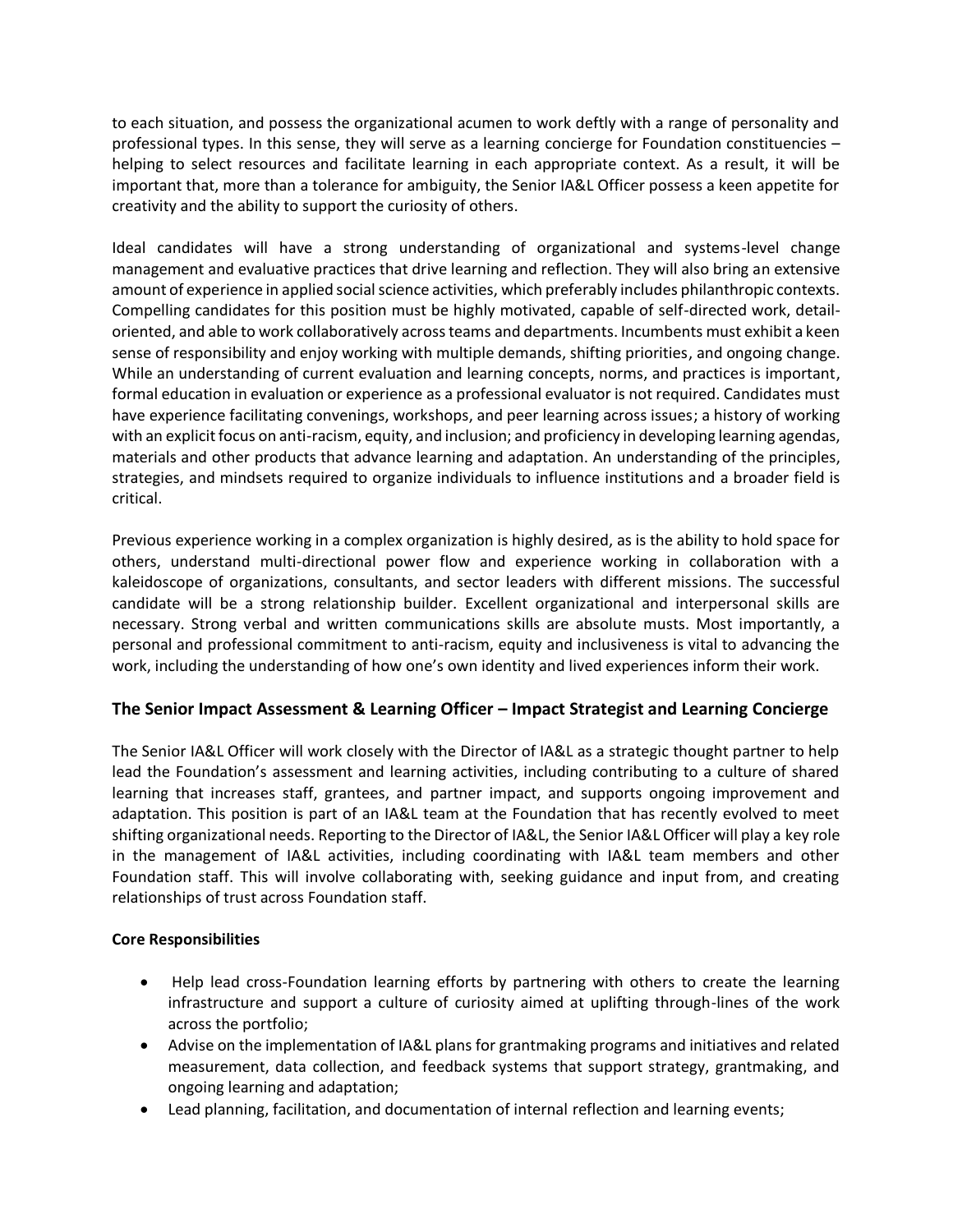- Inform assessment and learning activities by researching, synthesizing, and presenting best practices and innovations in the field;
- Support efforts to build the IA&L capacity of Irvine's staff and grantees (e.g., through group training, outside workshops, identifying and curating key resources);
- Collaborate with program and communications staff to synthesize lessons and findings of research, evaluations, and other relevant assessments for sharing with the field;
- Actively identify and facilitate opportunities for learning and improving the Foundation's work within assigned projects.

## **Qualifications and Experiences of the Ideal Candidate**

- While this role requires the abilities often associated with people with bachelor's and, ideally, master's degrees, the totality of candidate's academic, professional, and lived experiences will be taken into account, including equivalent work experience in a related field, such as social science, change management, organizational development, capacity-building, racial equity consulting and training, public policy, etc.;
- At least 10 years of demonstrated hands-on experience supporting the design and implementation of evaluation and strategic learning efforts that utilize a wide range of approaches and methodologies;
- Experience working in or with a variety of types of nonprofit organizations and/or foundations that focus on program, policy and/or community change efforts;
- An organizational learning and effectiveness orientation, with experience developing and implementing processes that advance rigor and learning across an organization and team;
- Experience, comfort, and flexibility to apply different learning approaches and take on a variety of roles (e.g., managing a team, being a coach, upfront role, and behind-the-scenes support), depending on needs, timeframes, and resources;
- Strong interpersonal, facilitation, and group process skills, including the ability to work collaboratively with individuals and teams representing different interests and needs;
- Strong project management and organizational skills, self-directed with excellent follow through and the ability to handle multiple tasks simultaneously;
- Good judgment with a high degree of attention to detail and accuracy;
- Excellent written and oral communication, including the ability to distill and explain complex concepts;
- A personal style characterized by humility, flexibility, self-awareness, accessibility, curiosity, a sense of humor, and the ability to work with grace under pressure;
- Excellent computer skills, including intermediary proficiency in PowerPoint and Excel, and the ability to learn and use web-based platforms and databases.

Compensation is set by the hiring manager and human resources, dependent on the experience of the new Senior IA&L Officer, but the base annual salary is starting at an initial target of **\$155,000** for this role. The James Irvine Foundation offers a competitive benefits package, including comprehensive medical and retirement options, a summary which can be found [here.](https://irvine.app.box.com/s/ffor8lh1kdw9p1iks0tejoalh13nrc4k) While many Foundation staff continue to work remotely through COVID-19 pandemic recovery efforts, there will be a shift to a hybrid in-person/remote [work arrangement](https://irvine.app.box.com/s/vh8nyj8ss1kn45h82rtdq3hgiuran7cm) at both San Francisco and Los Angeles offices when it is deemed safe to do so. At this